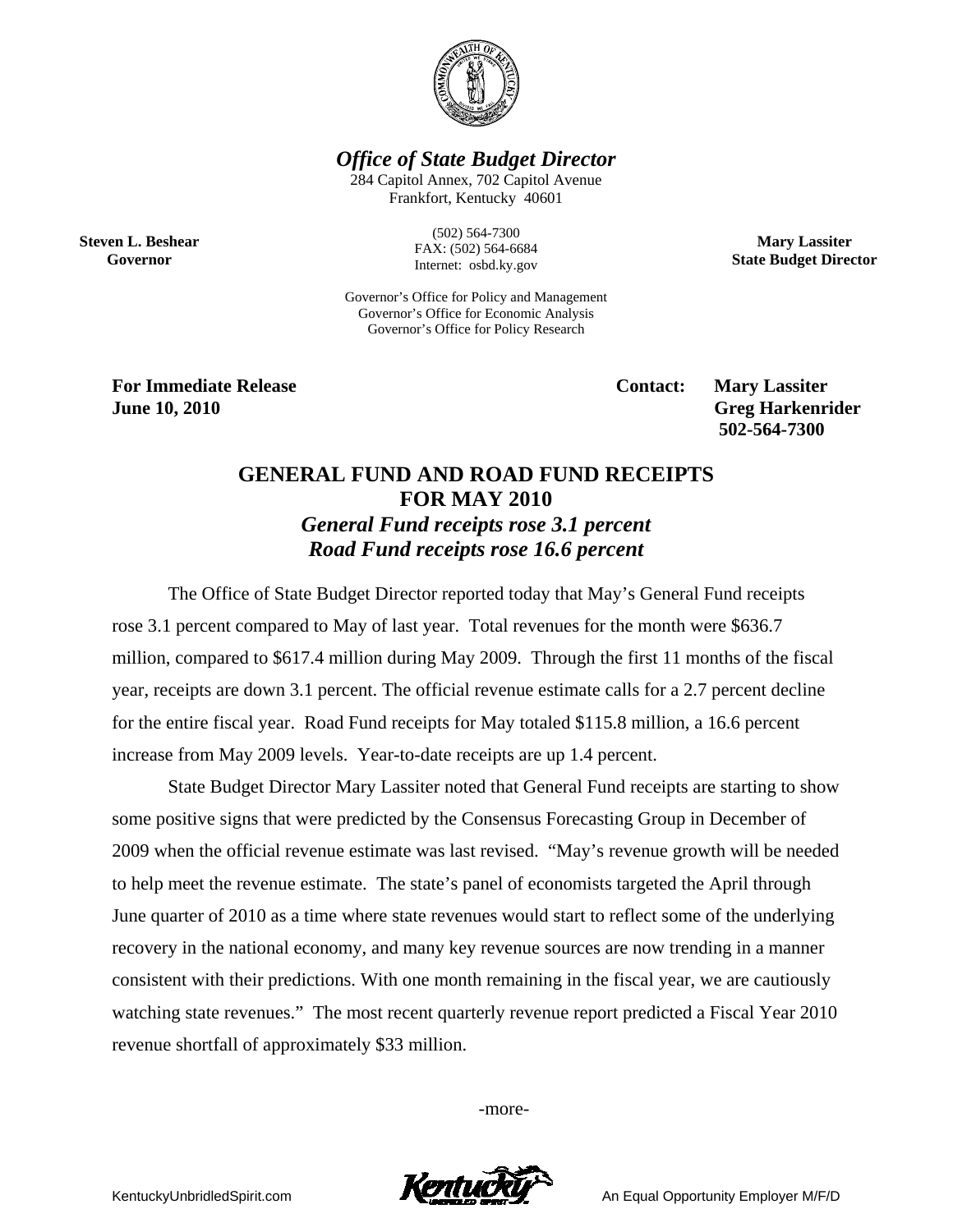Among the major accounts:

- Sales and use tax receipts were up 1.1 percent for the month and are down 2.7 percent for the year.
- Corporation income tax receipts were -\$4.0 million for the month and are down 30.6 percent for the year.
- Individual income tax collections rose 2.4 percent in May and are down 5.7 percent thus far in FY10.
- Property tax collections increased 7.0 percent for the month and are up 1.6 percent through the first 11 months of the fiscal year.
- Cigarette tax receipts increased 5.6 percent in May and are up 56.1 percent for FY10 due to the April 2009 tax increase.
- Coal severance tax receipts fell 1.8 percent in May and are down 9.1 percent year-todate.

Road Fund receipts rose 16.6 percent in May with collections of \$115.8 million. The official Road Fund estimate calls for revenues to increase 0.6 percent for the fiscal year. Based on yearto-date tax collections, revenues could fall 7.9 percent in the final month of FY10 and still reach the consensus estimate. The revenue increase in May was due to strong growth in motor fuels tax receipts and timing of receipts. Collections in that account were 30.9 percent over collections at this time a year ago. Lassiter noted that "the abrupt rebound in the motor fuels and motor vehicle usage tax accounts has slightly exceeded the consensus projections, so it appears that the Road Fund will begin the 2011-2012 biennium with some momentum after enduring a very tough stretch over the past two years".

Among the accounts, motor fuels increased 30.9 percent and has posted annual growth of 6.0 percent in the first 11 months of FY10. Motor vehicle usage revenue was up 6.5 percent in May and has fallen 1.1 percent this year. License and privilege receipts grew 4.4 percent in May and are off 4.6 percent through the first 11 months of the fiscal year.

-30-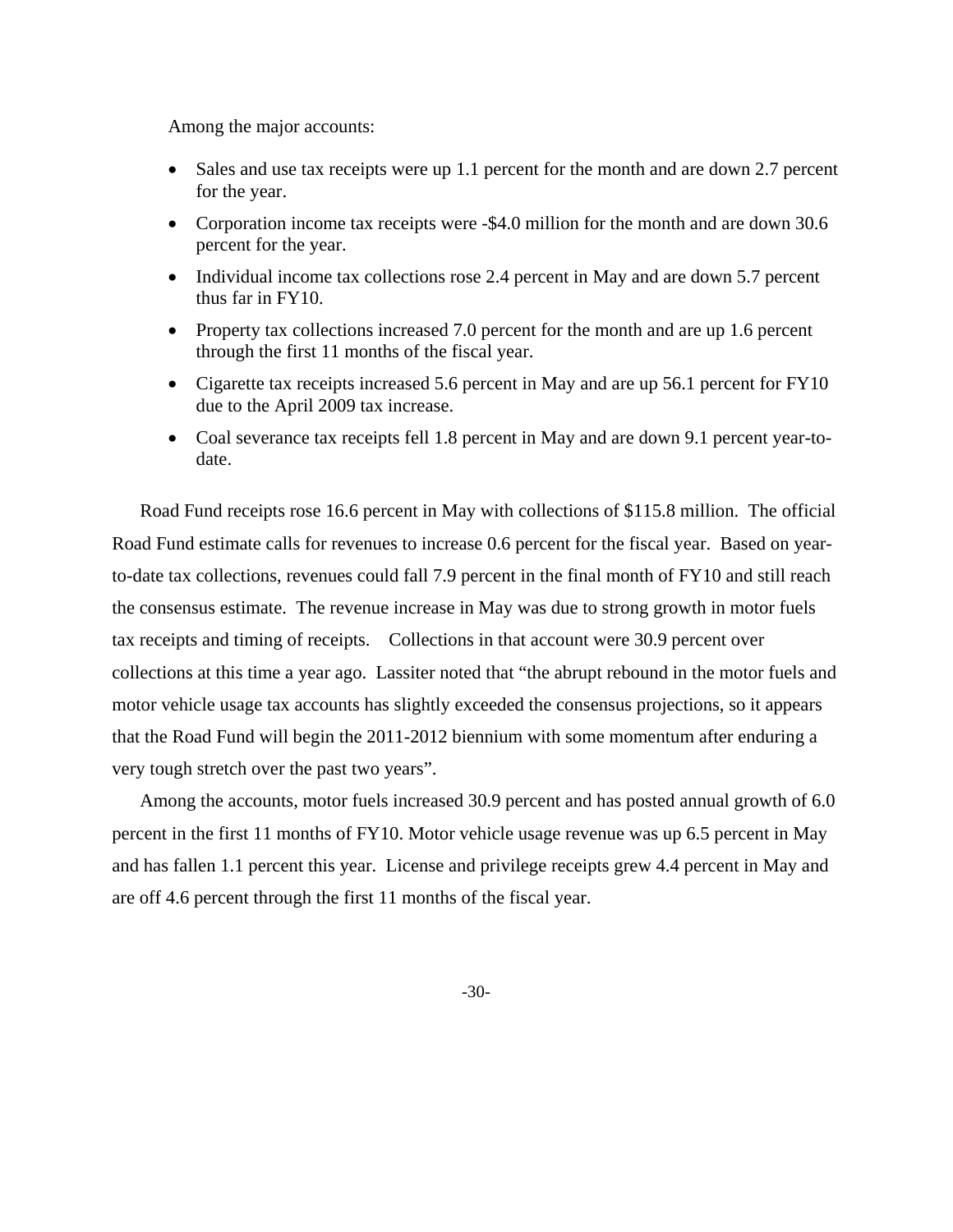## **KENTUCKY STATE GOVERNMENT REVENUE 1. GENERAL FUND REVENUE**

| <b>TOTAL GENERAL FUND</b><br>\$636,693,970<br>\$617,403,254<br>3.1%<br>\$7,424,904,016<br>\$7,661,199,205<br>$-3.1%$<br><b>Tax Receipts</b><br>\$611,690,571<br>\$592,189,036<br>3.3%<br>\$7,150,114,305<br>\$7,382,890,585<br>$-3.2%$<br>Sales and Gross Receipts<br>\$305,110,597<br>\$298,229,369<br>2.3%<br>\$3,105,358,882<br>\$3,076,961,833<br>0.9%<br>-4.5%<br><b>Beer Consumption</b><br>570,340<br>0.7%<br>5,640,902<br>5,908,245<br>566,255<br>0.1%<br><b>Beer Wholesale</b><br>4,800,115<br>4,617,178<br>4.0%<br>47,122,770<br>47,077,090<br>Cigarette<br>21,867,102<br>5.6%<br>251,324,050<br>161,039,313<br>56.1%<br>20,708,031<br><b>Distilled Spirits Case Sales</b><br>9,699<br>15,397<br>$-37.0%$<br>100,067<br>100,000<br>0.1%<br><b>Distilled Spirits Consumption</b><br>961,294<br>1,537,595<br>$-37.5%$<br>9,882,152<br>9,875,238<br>0.1%<br><b>Distilled Spirits Wholesale</b><br>$-1.7%$<br>2,516,836<br>4,179,060<br>$-39.8%$<br>25,426,270<br>25,861,692<br>48.4%<br>9.5%<br>Insurance Premium<br>34,343,845<br>23,149,947<br>119,340,504<br>108,968,935<br>$-72.8%$<br>Pari-Mutuel<br>321,449<br>1,180,748<br>3,927,774<br>(265, 478)<br>$---$<br>Race Track Admission<br>26,063<br>34,081<br>$-23.5%$<br>178,879<br>230,660<br>$-22.4%$<br>Sales and Use<br>230,868,363<br>228,331,109<br>1.1%<br>2,552,243,592<br>2,622,401,653<br>$-2.7%$<br><b>Wine Consumption</b><br>208,284<br>316,613<br>$-34.2%$<br>2,211,461<br>1.8%<br>2,250,983<br>Wine Wholesale<br>0.3%<br>1,106,884<br>1,604,212<br>$-31.0%$<br>11,461,436<br>11,431,620<br>8.6%<br><b>Telecommunications Tax</b><br>5,615,490<br>5,487,979<br>2.3%<br>61,201,949<br>56,348,261<br>2.9%<br><b>Other Tobacco Products</b><br>1,875,635<br>19,398,388<br>9,634,760<br>101.3%<br>1,823,603<br>Floor Stock Tax<br>$-99.6%$<br>$-99.6%$<br>19,198<br>4,677,559<br>52,419<br>11,945,133<br>2.2%<br>\$31,032,894<br>\$30,369,416<br>\$480,939,140<br>\$510,840,480<br>$-5.9%$<br>License and Privilege<br>25,250<br>173.8%<br>515,900<br>55.3%<br>Alc. Bev. License Suspension<br>69,125<br>332,300<br>Coal Severance<br>$-1.8%$<br>$-9.1%$<br>24,482,250<br>24,926,106<br>244,235,948<br>268,707,909<br>$-64.6%$<br><b>Corporation License</b><br>510,162<br>132.3%<br>3,192,889<br>9,027,899<br>219,593<br>Corporation Organization<br>389.1%<br>17,727<br>0<br>---<br>166,606<br>34,065<br>Occupational Licenses<br>9,758<br>27,543<br>$-64.6%$<br>121,309<br>180,439<br>$-32.8%$<br>Oil Production<br>769,298<br>72.3%<br>6,935,781<br>7,920,302<br>$-12.4%$<br>446,410<br>Race Track License<br>37,500<br>48,350<br>$-22.4%$<br>264,250<br>350,225<br>$-24.5%$<br><b>Bank Franchise Tax</b><br>372,760<br>68,639,441<br>73,105,679<br>$-6.1%$<br>(65, 965)<br>---<br>1.8%<br><b>Driver License Fees</b><br>45,529<br>45,540<br>0.0%<br>546,187<br>536,768<br>3.6%<br><b>Minerals Severance</b><br>1,103,237<br>683,946<br>61.3%<br>12,201,948<br>11,781,125<br>23.7%<br>Natural Gas Severance<br>2,476,538<br>2,001,571<br>20,560,695<br>40,210,951<br>$-48.9%$<br><b>Limited Liability Entity</b><br>1,139,009<br>2,011,071<br>$-43.4%$<br>123,558,186<br>98,652,820<br>25.2%<br>\$247,145,834<br>\$236,629,141<br>\$2,980,221,603<br>\$3,215,569,579<br>$-7.3%$<br>4.4%<br>Income<br>$-30.6%$<br>Corporation<br>(4,043,260)<br>(8,790,848)<br>140,884,623<br>203,097,049<br>$---$<br>Individual<br>251,189,094<br>245,419,989<br>2.4%<br>2,839,336,980<br>3,012,472,530<br>$-5.7%$<br>\$24,074,859<br>\$22,493,672<br>7.0%<br>\$508,106,489<br>1.6%<br>\$516,314,809<br>Property<br><b>Building &amp; Loan Association</b><br>11.7%<br>18.8%<br>982,043<br>878,979<br>1,332,068<br>1,121,370<br>General - Real<br>$-16.2%$<br>2.404.228<br>2.869.272<br>247,870,354<br>240,524,122<br>3.1%<br>General - Tangible<br>$-5.0%$<br>11,434,625<br>9.4%<br>187, 156, 471<br>197,022,105<br>10,447,828<br>Omitted & Delinquent<br>8,605,874<br>8,096,100<br>6.3%<br>34,156,195<br>27,850,449<br>22.6%<br><b>Public Service</b><br>648,090<br>201,397<br>221.8%<br>44,521,239<br>10.2%<br>40,418,321<br>9.3%<br>Other<br>$\mathbf 0$<br>95<br>$-100.0%$<br>1,278,483<br>1,170,120<br>\$2,599,330<br>5.3%<br>\$34,991,306<br>\$36,950,684<br>$-5.3%$<br>Inheritance<br>\$2,469,592<br>\$1,727,057<br>\$1,997,845<br>$-13.6%$<br>\$32,288,564<br>\$34,461,520<br>Miscellaneous<br>$-6.3%$<br>-8.6%<br><b>Legal Process</b><br>1,727,057<br>$-12.6%$<br>22,087,654<br>1,977,099<br>20,195,449<br>T. V. A. In Lieu Payments<br>20,747<br>$-100.0%$<br>11,934,807<br>12,313,427<br>$-3.1%$<br>0<br>$\mathbf 0$<br>161.9%<br>Other<br>0<br>158,308<br>60,439<br>---<br><b>Nontax Receipts</b><br>\$24,610,652<br>\$24,666,103<br>$-0.2%$<br>\$271,695,768<br>\$274,803,099<br>$-1.1%$<br>$-7.5%$<br>17.9%<br><b>Departmental Fees</b><br>3,597,076<br>3,050,685<br>27, 153, 855<br>29,353,551<br><b>PSC Assessment Fee</b><br>$-10.8%$<br>7,333<br>12,036<br>8,372,974<br>9,391,519<br>---<br>2,548,992<br>12.2%<br><b>Fines &amp; Forfeitures</b><br>2,271,172<br>27,096,609<br>26,787,456<br>1.2%<br>1.2%<br>$-69.5%$<br>Interest on Investments<br>71,142<br>70,306<br>768,996<br>2,519,247<br>20,000,000<br>20,000,000<br>0.0%<br>2.0%<br>Lottery<br>182,000,000<br>178,500,000<br>Sale of NO <sub>x</sub> Credits<br>5,500<br>0<br>621,330<br>---<br>0<br>$--$<br><b>Miscellaneous</b><br>28,251,325<br>$-9.1%$<br>(1,619,392)<br>(738,095)<br>25,682,004<br>---<br>$-28.3%$<br><b>Redeposit of State Funds</b><br>\$392,747<br>\$548,115<br>\$3,093,944<br>\$3,505,521<br>$-11.7%$ |      | <b>MAY</b> |          | <b>JULY THROUGH MAY</b> |         |          |
|----------------------------------------------------------------------------------------------------------------------------------------------------------------------------------------------------------------------------------------------------------------------------------------------------------------------------------------------------------------------------------------------------------------------------------------------------------------------------------------------------------------------------------------------------------------------------------------------------------------------------------------------------------------------------------------------------------------------------------------------------------------------------------------------------------------------------------------------------------------------------------------------------------------------------------------------------------------------------------------------------------------------------------------------------------------------------------------------------------------------------------------------------------------------------------------------------------------------------------------------------------------------------------------------------------------------------------------------------------------------------------------------------------------------------------------------------------------------------------------------------------------------------------------------------------------------------------------------------------------------------------------------------------------------------------------------------------------------------------------------------------------------------------------------------------------------------------------------------------------------------------------------------------------------------------------------------------------------------------------------------------------------------------------------------------------------------------------------------------------------------------------------------------------------------------------------------------------------------------------------------------------------------------------------------------------------------------------------------------------------------------------------------------------------------------------------------------------------------------------------------------------------------------------------------------------------------------------------------------------------------------------------------------------------------------------------------------------------------------------------------------------------------------------------------------------------------------------------------------------------------------------------------------------------------------------------------------------------------------------------------------------------------------------------------------------------------------------------------------------------------------------------------------------------------------------------------------------------------------------------------------------------------------------------------------------------------------------------------------------------------------------------------------------------------------------------------------------------------------------------------------------------------------------------------------------------------------------------------------------------------------------------------------------------------------------------------------------------------------------------------------------------------------------------------------------------------------------------------------------------------------------------------------------------------------------------------------------------------------------------------------------------------------------------------------------------------------------------------------------------------------------------------------------------------------------------------------------------------------------------------------------------------------------------------------------------------------------------------------------------------------------------------------------------------------------------------------------------------------------------------------------------------------------------------------------------------------------------------------------------------------------------------------------------------------------------------------------------------------------------------------------------------------------------------------------------------------------------------------------------------------------------------------------------------------------------------------------------------------------------------------------------------------------------------------------------------------------------------------------------------------------------------------------------------------------------------------------------------------------------------------------------------------------------------------------------------------------------------------------------------------------------------------------------------------------------------------------------------------------------------------------------------------------------------------------------|------|------------|----------|-------------------------|---------|----------|
|                                                                                                                                                                                                                                                                                                                                                                                                                                                                                                                                                                                                                                                                                                                                                                                                                                                                                                                                                                                                                                                                                                                                                                                                                                                                                                                                                                                                                                                                                                                                                                                                                                                                                                                                                                                                                                                                                                                                                                                                                                                                                                                                                                                                                                                                                                                                                                                                                                                                                                                                                                                                                                                                                                                                                                                                                                                                                                                                                                                                                                                                                                                                                                                                                                                                                                                                                                                                                                                                                                                                                                                                                                                                                                                                                                                                                                                                                                                                                                                                                                                                                                                                                                                                                                                                                                                                                                                                                                                                                                                                                                                                                                                                                                                                                                                                                                                                                                                                                                                                                                                                                                                                                                                                                                                                                                                                                                                                                                                                                                                                                                      | 2010 | 2009       | % Change | FY 2010                 | FY 2009 | % Change |
|                                                                                                                                                                                                                                                                                                                                                                                                                                                                                                                                                                                                                                                                                                                                                                                                                                                                                                                                                                                                                                                                                                                                                                                                                                                                                                                                                                                                                                                                                                                                                                                                                                                                                                                                                                                                                                                                                                                                                                                                                                                                                                                                                                                                                                                                                                                                                                                                                                                                                                                                                                                                                                                                                                                                                                                                                                                                                                                                                                                                                                                                                                                                                                                                                                                                                                                                                                                                                                                                                                                                                                                                                                                                                                                                                                                                                                                                                                                                                                                                                                                                                                                                                                                                                                                                                                                                                                                                                                                                                                                                                                                                                                                                                                                                                                                                                                                                                                                                                                                                                                                                                                                                                                                                                                                                                                                                                                                                                                                                                                                                                                      |      |            |          |                         |         |          |
|                                                                                                                                                                                                                                                                                                                                                                                                                                                                                                                                                                                                                                                                                                                                                                                                                                                                                                                                                                                                                                                                                                                                                                                                                                                                                                                                                                                                                                                                                                                                                                                                                                                                                                                                                                                                                                                                                                                                                                                                                                                                                                                                                                                                                                                                                                                                                                                                                                                                                                                                                                                                                                                                                                                                                                                                                                                                                                                                                                                                                                                                                                                                                                                                                                                                                                                                                                                                                                                                                                                                                                                                                                                                                                                                                                                                                                                                                                                                                                                                                                                                                                                                                                                                                                                                                                                                                                                                                                                                                                                                                                                                                                                                                                                                                                                                                                                                                                                                                                                                                                                                                                                                                                                                                                                                                                                                                                                                                                                                                                                                                                      |      |            |          |                         |         |          |
|                                                                                                                                                                                                                                                                                                                                                                                                                                                                                                                                                                                                                                                                                                                                                                                                                                                                                                                                                                                                                                                                                                                                                                                                                                                                                                                                                                                                                                                                                                                                                                                                                                                                                                                                                                                                                                                                                                                                                                                                                                                                                                                                                                                                                                                                                                                                                                                                                                                                                                                                                                                                                                                                                                                                                                                                                                                                                                                                                                                                                                                                                                                                                                                                                                                                                                                                                                                                                                                                                                                                                                                                                                                                                                                                                                                                                                                                                                                                                                                                                                                                                                                                                                                                                                                                                                                                                                                                                                                                                                                                                                                                                                                                                                                                                                                                                                                                                                                                                                                                                                                                                                                                                                                                                                                                                                                                                                                                                                                                                                                                                                      |      |            |          |                         |         |          |
|                                                                                                                                                                                                                                                                                                                                                                                                                                                                                                                                                                                                                                                                                                                                                                                                                                                                                                                                                                                                                                                                                                                                                                                                                                                                                                                                                                                                                                                                                                                                                                                                                                                                                                                                                                                                                                                                                                                                                                                                                                                                                                                                                                                                                                                                                                                                                                                                                                                                                                                                                                                                                                                                                                                                                                                                                                                                                                                                                                                                                                                                                                                                                                                                                                                                                                                                                                                                                                                                                                                                                                                                                                                                                                                                                                                                                                                                                                                                                                                                                                                                                                                                                                                                                                                                                                                                                                                                                                                                                                                                                                                                                                                                                                                                                                                                                                                                                                                                                                                                                                                                                                                                                                                                                                                                                                                                                                                                                                                                                                                                                                      |      |            |          |                         |         |          |
|                                                                                                                                                                                                                                                                                                                                                                                                                                                                                                                                                                                                                                                                                                                                                                                                                                                                                                                                                                                                                                                                                                                                                                                                                                                                                                                                                                                                                                                                                                                                                                                                                                                                                                                                                                                                                                                                                                                                                                                                                                                                                                                                                                                                                                                                                                                                                                                                                                                                                                                                                                                                                                                                                                                                                                                                                                                                                                                                                                                                                                                                                                                                                                                                                                                                                                                                                                                                                                                                                                                                                                                                                                                                                                                                                                                                                                                                                                                                                                                                                                                                                                                                                                                                                                                                                                                                                                                                                                                                                                                                                                                                                                                                                                                                                                                                                                                                                                                                                                                                                                                                                                                                                                                                                                                                                                                                                                                                                                                                                                                                                                      |      |            |          |                         |         |          |
|                                                                                                                                                                                                                                                                                                                                                                                                                                                                                                                                                                                                                                                                                                                                                                                                                                                                                                                                                                                                                                                                                                                                                                                                                                                                                                                                                                                                                                                                                                                                                                                                                                                                                                                                                                                                                                                                                                                                                                                                                                                                                                                                                                                                                                                                                                                                                                                                                                                                                                                                                                                                                                                                                                                                                                                                                                                                                                                                                                                                                                                                                                                                                                                                                                                                                                                                                                                                                                                                                                                                                                                                                                                                                                                                                                                                                                                                                                                                                                                                                                                                                                                                                                                                                                                                                                                                                                                                                                                                                                                                                                                                                                                                                                                                                                                                                                                                                                                                                                                                                                                                                                                                                                                                                                                                                                                                                                                                                                                                                                                                                                      |      |            |          |                         |         |          |
|                                                                                                                                                                                                                                                                                                                                                                                                                                                                                                                                                                                                                                                                                                                                                                                                                                                                                                                                                                                                                                                                                                                                                                                                                                                                                                                                                                                                                                                                                                                                                                                                                                                                                                                                                                                                                                                                                                                                                                                                                                                                                                                                                                                                                                                                                                                                                                                                                                                                                                                                                                                                                                                                                                                                                                                                                                                                                                                                                                                                                                                                                                                                                                                                                                                                                                                                                                                                                                                                                                                                                                                                                                                                                                                                                                                                                                                                                                                                                                                                                                                                                                                                                                                                                                                                                                                                                                                                                                                                                                                                                                                                                                                                                                                                                                                                                                                                                                                                                                                                                                                                                                                                                                                                                                                                                                                                                                                                                                                                                                                                                                      |      |            |          |                         |         |          |
|                                                                                                                                                                                                                                                                                                                                                                                                                                                                                                                                                                                                                                                                                                                                                                                                                                                                                                                                                                                                                                                                                                                                                                                                                                                                                                                                                                                                                                                                                                                                                                                                                                                                                                                                                                                                                                                                                                                                                                                                                                                                                                                                                                                                                                                                                                                                                                                                                                                                                                                                                                                                                                                                                                                                                                                                                                                                                                                                                                                                                                                                                                                                                                                                                                                                                                                                                                                                                                                                                                                                                                                                                                                                                                                                                                                                                                                                                                                                                                                                                                                                                                                                                                                                                                                                                                                                                                                                                                                                                                                                                                                                                                                                                                                                                                                                                                                                                                                                                                                                                                                                                                                                                                                                                                                                                                                                                                                                                                                                                                                                                                      |      |            |          |                         |         |          |
|                                                                                                                                                                                                                                                                                                                                                                                                                                                                                                                                                                                                                                                                                                                                                                                                                                                                                                                                                                                                                                                                                                                                                                                                                                                                                                                                                                                                                                                                                                                                                                                                                                                                                                                                                                                                                                                                                                                                                                                                                                                                                                                                                                                                                                                                                                                                                                                                                                                                                                                                                                                                                                                                                                                                                                                                                                                                                                                                                                                                                                                                                                                                                                                                                                                                                                                                                                                                                                                                                                                                                                                                                                                                                                                                                                                                                                                                                                                                                                                                                                                                                                                                                                                                                                                                                                                                                                                                                                                                                                                                                                                                                                                                                                                                                                                                                                                                                                                                                                                                                                                                                                                                                                                                                                                                                                                                                                                                                                                                                                                                                                      |      |            |          |                         |         |          |
|                                                                                                                                                                                                                                                                                                                                                                                                                                                                                                                                                                                                                                                                                                                                                                                                                                                                                                                                                                                                                                                                                                                                                                                                                                                                                                                                                                                                                                                                                                                                                                                                                                                                                                                                                                                                                                                                                                                                                                                                                                                                                                                                                                                                                                                                                                                                                                                                                                                                                                                                                                                                                                                                                                                                                                                                                                                                                                                                                                                                                                                                                                                                                                                                                                                                                                                                                                                                                                                                                                                                                                                                                                                                                                                                                                                                                                                                                                                                                                                                                                                                                                                                                                                                                                                                                                                                                                                                                                                                                                                                                                                                                                                                                                                                                                                                                                                                                                                                                                                                                                                                                                                                                                                                                                                                                                                                                                                                                                                                                                                                                                      |      |            |          |                         |         |          |
|                                                                                                                                                                                                                                                                                                                                                                                                                                                                                                                                                                                                                                                                                                                                                                                                                                                                                                                                                                                                                                                                                                                                                                                                                                                                                                                                                                                                                                                                                                                                                                                                                                                                                                                                                                                                                                                                                                                                                                                                                                                                                                                                                                                                                                                                                                                                                                                                                                                                                                                                                                                                                                                                                                                                                                                                                                                                                                                                                                                                                                                                                                                                                                                                                                                                                                                                                                                                                                                                                                                                                                                                                                                                                                                                                                                                                                                                                                                                                                                                                                                                                                                                                                                                                                                                                                                                                                                                                                                                                                                                                                                                                                                                                                                                                                                                                                                                                                                                                                                                                                                                                                                                                                                                                                                                                                                                                                                                                                                                                                                                                                      |      |            |          |                         |         |          |
|                                                                                                                                                                                                                                                                                                                                                                                                                                                                                                                                                                                                                                                                                                                                                                                                                                                                                                                                                                                                                                                                                                                                                                                                                                                                                                                                                                                                                                                                                                                                                                                                                                                                                                                                                                                                                                                                                                                                                                                                                                                                                                                                                                                                                                                                                                                                                                                                                                                                                                                                                                                                                                                                                                                                                                                                                                                                                                                                                                                                                                                                                                                                                                                                                                                                                                                                                                                                                                                                                                                                                                                                                                                                                                                                                                                                                                                                                                                                                                                                                                                                                                                                                                                                                                                                                                                                                                                                                                                                                                                                                                                                                                                                                                                                                                                                                                                                                                                                                                                                                                                                                                                                                                                                                                                                                                                                                                                                                                                                                                                                                                      |      |            |          |                         |         |          |
|                                                                                                                                                                                                                                                                                                                                                                                                                                                                                                                                                                                                                                                                                                                                                                                                                                                                                                                                                                                                                                                                                                                                                                                                                                                                                                                                                                                                                                                                                                                                                                                                                                                                                                                                                                                                                                                                                                                                                                                                                                                                                                                                                                                                                                                                                                                                                                                                                                                                                                                                                                                                                                                                                                                                                                                                                                                                                                                                                                                                                                                                                                                                                                                                                                                                                                                                                                                                                                                                                                                                                                                                                                                                                                                                                                                                                                                                                                                                                                                                                                                                                                                                                                                                                                                                                                                                                                                                                                                                                                                                                                                                                                                                                                                                                                                                                                                                                                                                                                                                                                                                                                                                                                                                                                                                                                                                                                                                                                                                                                                                                                      |      |            |          |                         |         |          |
|                                                                                                                                                                                                                                                                                                                                                                                                                                                                                                                                                                                                                                                                                                                                                                                                                                                                                                                                                                                                                                                                                                                                                                                                                                                                                                                                                                                                                                                                                                                                                                                                                                                                                                                                                                                                                                                                                                                                                                                                                                                                                                                                                                                                                                                                                                                                                                                                                                                                                                                                                                                                                                                                                                                                                                                                                                                                                                                                                                                                                                                                                                                                                                                                                                                                                                                                                                                                                                                                                                                                                                                                                                                                                                                                                                                                                                                                                                                                                                                                                                                                                                                                                                                                                                                                                                                                                                                                                                                                                                                                                                                                                                                                                                                                                                                                                                                                                                                                                                                                                                                                                                                                                                                                                                                                                                                                                                                                                                                                                                                                                                      |      |            |          |                         |         |          |
|                                                                                                                                                                                                                                                                                                                                                                                                                                                                                                                                                                                                                                                                                                                                                                                                                                                                                                                                                                                                                                                                                                                                                                                                                                                                                                                                                                                                                                                                                                                                                                                                                                                                                                                                                                                                                                                                                                                                                                                                                                                                                                                                                                                                                                                                                                                                                                                                                                                                                                                                                                                                                                                                                                                                                                                                                                                                                                                                                                                                                                                                                                                                                                                                                                                                                                                                                                                                                                                                                                                                                                                                                                                                                                                                                                                                                                                                                                                                                                                                                                                                                                                                                                                                                                                                                                                                                                                                                                                                                                                                                                                                                                                                                                                                                                                                                                                                                                                                                                                                                                                                                                                                                                                                                                                                                                                                                                                                                                                                                                                                                                      |      |            |          |                         |         |          |
|                                                                                                                                                                                                                                                                                                                                                                                                                                                                                                                                                                                                                                                                                                                                                                                                                                                                                                                                                                                                                                                                                                                                                                                                                                                                                                                                                                                                                                                                                                                                                                                                                                                                                                                                                                                                                                                                                                                                                                                                                                                                                                                                                                                                                                                                                                                                                                                                                                                                                                                                                                                                                                                                                                                                                                                                                                                                                                                                                                                                                                                                                                                                                                                                                                                                                                                                                                                                                                                                                                                                                                                                                                                                                                                                                                                                                                                                                                                                                                                                                                                                                                                                                                                                                                                                                                                                                                                                                                                                                                                                                                                                                                                                                                                                                                                                                                                                                                                                                                                                                                                                                                                                                                                                                                                                                                                                                                                                                                                                                                                                                                      |      |            |          |                         |         |          |
|                                                                                                                                                                                                                                                                                                                                                                                                                                                                                                                                                                                                                                                                                                                                                                                                                                                                                                                                                                                                                                                                                                                                                                                                                                                                                                                                                                                                                                                                                                                                                                                                                                                                                                                                                                                                                                                                                                                                                                                                                                                                                                                                                                                                                                                                                                                                                                                                                                                                                                                                                                                                                                                                                                                                                                                                                                                                                                                                                                                                                                                                                                                                                                                                                                                                                                                                                                                                                                                                                                                                                                                                                                                                                                                                                                                                                                                                                                                                                                                                                                                                                                                                                                                                                                                                                                                                                                                                                                                                                                                                                                                                                                                                                                                                                                                                                                                                                                                                                                                                                                                                                                                                                                                                                                                                                                                                                                                                                                                                                                                                                                      |      |            |          |                         |         |          |
|                                                                                                                                                                                                                                                                                                                                                                                                                                                                                                                                                                                                                                                                                                                                                                                                                                                                                                                                                                                                                                                                                                                                                                                                                                                                                                                                                                                                                                                                                                                                                                                                                                                                                                                                                                                                                                                                                                                                                                                                                                                                                                                                                                                                                                                                                                                                                                                                                                                                                                                                                                                                                                                                                                                                                                                                                                                                                                                                                                                                                                                                                                                                                                                                                                                                                                                                                                                                                                                                                                                                                                                                                                                                                                                                                                                                                                                                                                                                                                                                                                                                                                                                                                                                                                                                                                                                                                                                                                                                                                                                                                                                                                                                                                                                                                                                                                                                                                                                                                                                                                                                                                                                                                                                                                                                                                                                                                                                                                                                                                                                                                      |      |            |          |                         |         |          |
|                                                                                                                                                                                                                                                                                                                                                                                                                                                                                                                                                                                                                                                                                                                                                                                                                                                                                                                                                                                                                                                                                                                                                                                                                                                                                                                                                                                                                                                                                                                                                                                                                                                                                                                                                                                                                                                                                                                                                                                                                                                                                                                                                                                                                                                                                                                                                                                                                                                                                                                                                                                                                                                                                                                                                                                                                                                                                                                                                                                                                                                                                                                                                                                                                                                                                                                                                                                                                                                                                                                                                                                                                                                                                                                                                                                                                                                                                                                                                                                                                                                                                                                                                                                                                                                                                                                                                                                                                                                                                                                                                                                                                                                                                                                                                                                                                                                                                                                                                                                                                                                                                                                                                                                                                                                                                                                                                                                                                                                                                                                                                                      |      |            |          |                         |         |          |
|                                                                                                                                                                                                                                                                                                                                                                                                                                                                                                                                                                                                                                                                                                                                                                                                                                                                                                                                                                                                                                                                                                                                                                                                                                                                                                                                                                                                                                                                                                                                                                                                                                                                                                                                                                                                                                                                                                                                                                                                                                                                                                                                                                                                                                                                                                                                                                                                                                                                                                                                                                                                                                                                                                                                                                                                                                                                                                                                                                                                                                                                                                                                                                                                                                                                                                                                                                                                                                                                                                                                                                                                                                                                                                                                                                                                                                                                                                                                                                                                                                                                                                                                                                                                                                                                                                                                                                                                                                                                                                                                                                                                                                                                                                                                                                                                                                                                                                                                                                                                                                                                                                                                                                                                                                                                                                                                                                                                                                                                                                                                                                      |      |            |          |                         |         |          |
|                                                                                                                                                                                                                                                                                                                                                                                                                                                                                                                                                                                                                                                                                                                                                                                                                                                                                                                                                                                                                                                                                                                                                                                                                                                                                                                                                                                                                                                                                                                                                                                                                                                                                                                                                                                                                                                                                                                                                                                                                                                                                                                                                                                                                                                                                                                                                                                                                                                                                                                                                                                                                                                                                                                                                                                                                                                                                                                                                                                                                                                                                                                                                                                                                                                                                                                                                                                                                                                                                                                                                                                                                                                                                                                                                                                                                                                                                                                                                                                                                                                                                                                                                                                                                                                                                                                                                                                                                                                                                                                                                                                                                                                                                                                                                                                                                                                                                                                                                                                                                                                                                                                                                                                                                                                                                                                                                                                                                                                                                                                                                                      |      |            |          |                         |         |          |
|                                                                                                                                                                                                                                                                                                                                                                                                                                                                                                                                                                                                                                                                                                                                                                                                                                                                                                                                                                                                                                                                                                                                                                                                                                                                                                                                                                                                                                                                                                                                                                                                                                                                                                                                                                                                                                                                                                                                                                                                                                                                                                                                                                                                                                                                                                                                                                                                                                                                                                                                                                                                                                                                                                                                                                                                                                                                                                                                                                                                                                                                                                                                                                                                                                                                                                                                                                                                                                                                                                                                                                                                                                                                                                                                                                                                                                                                                                                                                                                                                                                                                                                                                                                                                                                                                                                                                                                                                                                                                                                                                                                                                                                                                                                                                                                                                                                                                                                                                                                                                                                                                                                                                                                                                                                                                                                                                                                                                                                                                                                                                                      |      |            |          |                         |         |          |
|                                                                                                                                                                                                                                                                                                                                                                                                                                                                                                                                                                                                                                                                                                                                                                                                                                                                                                                                                                                                                                                                                                                                                                                                                                                                                                                                                                                                                                                                                                                                                                                                                                                                                                                                                                                                                                                                                                                                                                                                                                                                                                                                                                                                                                                                                                                                                                                                                                                                                                                                                                                                                                                                                                                                                                                                                                                                                                                                                                                                                                                                                                                                                                                                                                                                                                                                                                                                                                                                                                                                                                                                                                                                                                                                                                                                                                                                                                                                                                                                                                                                                                                                                                                                                                                                                                                                                                                                                                                                                                                                                                                                                                                                                                                                                                                                                                                                                                                                                                                                                                                                                                                                                                                                                                                                                                                                                                                                                                                                                                                                                                      |      |            |          |                         |         |          |
|                                                                                                                                                                                                                                                                                                                                                                                                                                                                                                                                                                                                                                                                                                                                                                                                                                                                                                                                                                                                                                                                                                                                                                                                                                                                                                                                                                                                                                                                                                                                                                                                                                                                                                                                                                                                                                                                                                                                                                                                                                                                                                                                                                                                                                                                                                                                                                                                                                                                                                                                                                                                                                                                                                                                                                                                                                                                                                                                                                                                                                                                                                                                                                                                                                                                                                                                                                                                                                                                                                                                                                                                                                                                                                                                                                                                                                                                                                                                                                                                                                                                                                                                                                                                                                                                                                                                                                                                                                                                                                                                                                                                                                                                                                                                                                                                                                                                                                                                                                                                                                                                                                                                                                                                                                                                                                                                                                                                                                                                                                                                                                      |      |            |          |                         |         |          |
|                                                                                                                                                                                                                                                                                                                                                                                                                                                                                                                                                                                                                                                                                                                                                                                                                                                                                                                                                                                                                                                                                                                                                                                                                                                                                                                                                                                                                                                                                                                                                                                                                                                                                                                                                                                                                                                                                                                                                                                                                                                                                                                                                                                                                                                                                                                                                                                                                                                                                                                                                                                                                                                                                                                                                                                                                                                                                                                                                                                                                                                                                                                                                                                                                                                                                                                                                                                                                                                                                                                                                                                                                                                                                                                                                                                                                                                                                                                                                                                                                                                                                                                                                                                                                                                                                                                                                                                                                                                                                                                                                                                                                                                                                                                                                                                                                                                                                                                                                                                                                                                                                                                                                                                                                                                                                                                                                                                                                                                                                                                                                                      |      |            |          |                         |         |          |
|                                                                                                                                                                                                                                                                                                                                                                                                                                                                                                                                                                                                                                                                                                                                                                                                                                                                                                                                                                                                                                                                                                                                                                                                                                                                                                                                                                                                                                                                                                                                                                                                                                                                                                                                                                                                                                                                                                                                                                                                                                                                                                                                                                                                                                                                                                                                                                                                                                                                                                                                                                                                                                                                                                                                                                                                                                                                                                                                                                                                                                                                                                                                                                                                                                                                                                                                                                                                                                                                                                                                                                                                                                                                                                                                                                                                                                                                                                                                                                                                                                                                                                                                                                                                                                                                                                                                                                                                                                                                                                                                                                                                                                                                                                                                                                                                                                                                                                                                                                                                                                                                                                                                                                                                                                                                                                                                                                                                                                                                                                                                                                      |      |            |          |                         |         |          |
|                                                                                                                                                                                                                                                                                                                                                                                                                                                                                                                                                                                                                                                                                                                                                                                                                                                                                                                                                                                                                                                                                                                                                                                                                                                                                                                                                                                                                                                                                                                                                                                                                                                                                                                                                                                                                                                                                                                                                                                                                                                                                                                                                                                                                                                                                                                                                                                                                                                                                                                                                                                                                                                                                                                                                                                                                                                                                                                                                                                                                                                                                                                                                                                                                                                                                                                                                                                                                                                                                                                                                                                                                                                                                                                                                                                                                                                                                                                                                                                                                                                                                                                                                                                                                                                                                                                                                                                                                                                                                                                                                                                                                                                                                                                                                                                                                                                                                                                                                                                                                                                                                                                                                                                                                                                                                                                                                                                                                                                                                                                                                                      |      |            |          |                         |         |          |
|                                                                                                                                                                                                                                                                                                                                                                                                                                                                                                                                                                                                                                                                                                                                                                                                                                                                                                                                                                                                                                                                                                                                                                                                                                                                                                                                                                                                                                                                                                                                                                                                                                                                                                                                                                                                                                                                                                                                                                                                                                                                                                                                                                                                                                                                                                                                                                                                                                                                                                                                                                                                                                                                                                                                                                                                                                                                                                                                                                                                                                                                                                                                                                                                                                                                                                                                                                                                                                                                                                                                                                                                                                                                                                                                                                                                                                                                                                                                                                                                                                                                                                                                                                                                                                                                                                                                                                                                                                                                                                                                                                                                                                                                                                                                                                                                                                                                                                                                                                                                                                                                                                                                                                                                                                                                                                                                                                                                                                                                                                                                                                      |      |            |          |                         |         |          |
|                                                                                                                                                                                                                                                                                                                                                                                                                                                                                                                                                                                                                                                                                                                                                                                                                                                                                                                                                                                                                                                                                                                                                                                                                                                                                                                                                                                                                                                                                                                                                                                                                                                                                                                                                                                                                                                                                                                                                                                                                                                                                                                                                                                                                                                                                                                                                                                                                                                                                                                                                                                                                                                                                                                                                                                                                                                                                                                                                                                                                                                                                                                                                                                                                                                                                                                                                                                                                                                                                                                                                                                                                                                                                                                                                                                                                                                                                                                                                                                                                                                                                                                                                                                                                                                                                                                                                                                                                                                                                                                                                                                                                                                                                                                                                                                                                                                                                                                                                                                                                                                                                                                                                                                                                                                                                                                                                                                                                                                                                                                                                                      |      |            |          |                         |         |          |
|                                                                                                                                                                                                                                                                                                                                                                                                                                                                                                                                                                                                                                                                                                                                                                                                                                                                                                                                                                                                                                                                                                                                                                                                                                                                                                                                                                                                                                                                                                                                                                                                                                                                                                                                                                                                                                                                                                                                                                                                                                                                                                                                                                                                                                                                                                                                                                                                                                                                                                                                                                                                                                                                                                                                                                                                                                                                                                                                                                                                                                                                                                                                                                                                                                                                                                                                                                                                                                                                                                                                                                                                                                                                                                                                                                                                                                                                                                                                                                                                                                                                                                                                                                                                                                                                                                                                                                                                                                                                                                                                                                                                                                                                                                                                                                                                                                                                                                                                                                                                                                                                                                                                                                                                                                                                                                                                                                                                                                                                                                                                                                      |      |            |          |                         |         |          |
|                                                                                                                                                                                                                                                                                                                                                                                                                                                                                                                                                                                                                                                                                                                                                                                                                                                                                                                                                                                                                                                                                                                                                                                                                                                                                                                                                                                                                                                                                                                                                                                                                                                                                                                                                                                                                                                                                                                                                                                                                                                                                                                                                                                                                                                                                                                                                                                                                                                                                                                                                                                                                                                                                                                                                                                                                                                                                                                                                                                                                                                                                                                                                                                                                                                                                                                                                                                                                                                                                                                                                                                                                                                                                                                                                                                                                                                                                                                                                                                                                                                                                                                                                                                                                                                                                                                                                                                                                                                                                                                                                                                                                                                                                                                                                                                                                                                                                                                                                                                                                                                                                                                                                                                                                                                                                                                                                                                                                                                                                                                                                                      |      |            |          |                         |         |          |
|                                                                                                                                                                                                                                                                                                                                                                                                                                                                                                                                                                                                                                                                                                                                                                                                                                                                                                                                                                                                                                                                                                                                                                                                                                                                                                                                                                                                                                                                                                                                                                                                                                                                                                                                                                                                                                                                                                                                                                                                                                                                                                                                                                                                                                                                                                                                                                                                                                                                                                                                                                                                                                                                                                                                                                                                                                                                                                                                                                                                                                                                                                                                                                                                                                                                                                                                                                                                                                                                                                                                                                                                                                                                                                                                                                                                                                                                                                                                                                                                                                                                                                                                                                                                                                                                                                                                                                                                                                                                                                                                                                                                                                                                                                                                                                                                                                                                                                                                                                                                                                                                                                                                                                                                                                                                                                                                                                                                                                                                                                                                                                      |      |            |          |                         |         |          |
|                                                                                                                                                                                                                                                                                                                                                                                                                                                                                                                                                                                                                                                                                                                                                                                                                                                                                                                                                                                                                                                                                                                                                                                                                                                                                                                                                                                                                                                                                                                                                                                                                                                                                                                                                                                                                                                                                                                                                                                                                                                                                                                                                                                                                                                                                                                                                                                                                                                                                                                                                                                                                                                                                                                                                                                                                                                                                                                                                                                                                                                                                                                                                                                                                                                                                                                                                                                                                                                                                                                                                                                                                                                                                                                                                                                                                                                                                                                                                                                                                                                                                                                                                                                                                                                                                                                                                                                                                                                                                                                                                                                                                                                                                                                                                                                                                                                                                                                                                                                                                                                                                                                                                                                                                                                                                                                                                                                                                                                                                                                                                                      |      |            |          |                         |         |          |
|                                                                                                                                                                                                                                                                                                                                                                                                                                                                                                                                                                                                                                                                                                                                                                                                                                                                                                                                                                                                                                                                                                                                                                                                                                                                                                                                                                                                                                                                                                                                                                                                                                                                                                                                                                                                                                                                                                                                                                                                                                                                                                                                                                                                                                                                                                                                                                                                                                                                                                                                                                                                                                                                                                                                                                                                                                                                                                                                                                                                                                                                                                                                                                                                                                                                                                                                                                                                                                                                                                                                                                                                                                                                                                                                                                                                                                                                                                                                                                                                                                                                                                                                                                                                                                                                                                                                                                                                                                                                                                                                                                                                                                                                                                                                                                                                                                                                                                                                                                                                                                                                                                                                                                                                                                                                                                                                                                                                                                                                                                                                                                      |      |            |          |                         |         |          |
|                                                                                                                                                                                                                                                                                                                                                                                                                                                                                                                                                                                                                                                                                                                                                                                                                                                                                                                                                                                                                                                                                                                                                                                                                                                                                                                                                                                                                                                                                                                                                                                                                                                                                                                                                                                                                                                                                                                                                                                                                                                                                                                                                                                                                                                                                                                                                                                                                                                                                                                                                                                                                                                                                                                                                                                                                                                                                                                                                                                                                                                                                                                                                                                                                                                                                                                                                                                                                                                                                                                                                                                                                                                                                                                                                                                                                                                                                                                                                                                                                                                                                                                                                                                                                                                                                                                                                                                                                                                                                                                                                                                                                                                                                                                                                                                                                                                                                                                                                                                                                                                                                                                                                                                                                                                                                                                                                                                                                                                                                                                                                                      |      |            |          |                         |         |          |
|                                                                                                                                                                                                                                                                                                                                                                                                                                                                                                                                                                                                                                                                                                                                                                                                                                                                                                                                                                                                                                                                                                                                                                                                                                                                                                                                                                                                                                                                                                                                                                                                                                                                                                                                                                                                                                                                                                                                                                                                                                                                                                                                                                                                                                                                                                                                                                                                                                                                                                                                                                                                                                                                                                                                                                                                                                                                                                                                                                                                                                                                                                                                                                                                                                                                                                                                                                                                                                                                                                                                                                                                                                                                                                                                                                                                                                                                                                                                                                                                                                                                                                                                                                                                                                                                                                                                                                                                                                                                                                                                                                                                                                                                                                                                                                                                                                                                                                                                                                                                                                                                                                                                                                                                                                                                                                                                                                                                                                                                                                                                                                      |      |            |          |                         |         |          |
|                                                                                                                                                                                                                                                                                                                                                                                                                                                                                                                                                                                                                                                                                                                                                                                                                                                                                                                                                                                                                                                                                                                                                                                                                                                                                                                                                                                                                                                                                                                                                                                                                                                                                                                                                                                                                                                                                                                                                                                                                                                                                                                                                                                                                                                                                                                                                                                                                                                                                                                                                                                                                                                                                                                                                                                                                                                                                                                                                                                                                                                                                                                                                                                                                                                                                                                                                                                                                                                                                                                                                                                                                                                                                                                                                                                                                                                                                                                                                                                                                                                                                                                                                                                                                                                                                                                                                                                                                                                                                                                                                                                                                                                                                                                                                                                                                                                                                                                                                                                                                                                                                                                                                                                                                                                                                                                                                                                                                                                                                                                                                                      |      |            |          |                         |         |          |
|                                                                                                                                                                                                                                                                                                                                                                                                                                                                                                                                                                                                                                                                                                                                                                                                                                                                                                                                                                                                                                                                                                                                                                                                                                                                                                                                                                                                                                                                                                                                                                                                                                                                                                                                                                                                                                                                                                                                                                                                                                                                                                                                                                                                                                                                                                                                                                                                                                                                                                                                                                                                                                                                                                                                                                                                                                                                                                                                                                                                                                                                                                                                                                                                                                                                                                                                                                                                                                                                                                                                                                                                                                                                                                                                                                                                                                                                                                                                                                                                                                                                                                                                                                                                                                                                                                                                                                                                                                                                                                                                                                                                                                                                                                                                                                                                                                                                                                                                                                                                                                                                                                                                                                                                                                                                                                                                                                                                                                                                                                                                                                      |      |            |          |                         |         |          |
|                                                                                                                                                                                                                                                                                                                                                                                                                                                                                                                                                                                                                                                                                                                                                                                                                                                                                                                                                                                                                                                                                                                                                                                                                                                                                                                                                                                                                                                                                                                                                                                                                                                                                                                                                                                                                                                                                                                                                                                                                                                                                                                                                                                                                                                                                                                                                                                                                                                                                                                                                                                                                                                                                                                                                                                                                                                                                                                                                                                                                                                                                                                                                                                                                                                                                                                                                                                                                                                                                                                                                                                                                                                                                                                                                                                                                                                                                                                                                                                                                                                                                                                                                                                                                                                                                                                                                                                                                                                                                                                                                                                                                                                                                                                                                                                                                                                                                                                                                                                                                                                                                                                                                                                                                                                                                                                                                                                                                                                                                                                                                                      |      |            |          |                         |         |          |
|                                                                                                                                                                                                                                                                                                                                                                                                                                                                                                                                                                                                                                                                                                                                                                                                                                                                                                                                                                                                                                                                                                                                                                                                                                                                                                                                                                                                                                                                                                                                                                                                                                                                                                                                                                                                                                                                                                                                                                                                                                                                                                                                                                                                                                                                                                                                                                                                                                                                                                                                                                                                                                                                                                                                                                                                                                                                                                                                                                                                                                                                                                                                                                                                                                                                                                                                                                                                                                                                                                                                                                                                                                                                                                                                                                                                                                                                                                                                                                                                                                                                                                                                                                                                                                                                                                                                                                                                                                                                                                                                                                                                                                                                                                                                                                                                                                                                                                                                                                                                                                                                                                                                                                                                                                                                                                                                                                                                                                                                                                                                                                      |      |            |          |                         |         |          |
|                                                                                                                                                                                                                                                                                                                                                                                                                                                                                                                                                                                                                                                                                                                                                                                                                                                                                                                                                                                                                                                                                                                                                                                                                                                                                                                                                                                                                                                                                                                                                                                                                                                                                                                                                                                                                                                                                                                                                                                                                                                                                                                                                                                                                                                                                                                                                                                                                                                                                                                                                                                                                                                                                                                                                                                                                                                                                                                                                                                                                                                                                                                                                                                                                                                                                                                                                                                                                                                                                                                                                                                                                                                                                                                                                                                                                                                                                                                                                                                                                                                                                                                                                                                                                                                                                                                                                                                                                                                                                                                                                                                                                                                                                                                                                                                                                                                                                                                                                                                                                                                                                                                                                                                                                                                                                                                                                                                                                                                                                                                                                                      |      |            |          |                         |         |          |
|                                                                                                                                                                                                                                                                                                                                                                                                                                                                                                                                                                                                                                                                                                                                                                                                                                                                                                                                                                                                                                                                                                                                                                                                                                                                                                                                                                                                                                                                                                                                                                                                                                                                                                                                                                                                                                                                                                                                                                                                                                                                                                                                                                                                                                                                                                                                                                                                                                                                                                                                                                                                                                                                                                                                                                                                                                                                                                                                                                                                                                                                                                                                                                                                                                                                                                                                                                                                                                                                                                                                                                                                                                                                                                                                                                                                                                                                                                                                                                                                                                                                                                                                                                                                                                                                                                                                                                                                                                                                                                                                                                                                                                                                                                                                                                                                                                                                                                                                                                                                                                                                                                                                                                                                                                                                                                                                                                                                                                                                                                                                                                      |      |            |          |                         |         |          |
|                                                                                                                                                                                                                                                                                                                                                                                                                                                                                                                                                                                                                                                                                                                                                                                                                                                                                                                                                                                                                                                                                                                                                                                                                                                                                                                                                                                                                                                                                                                                                                                                                                                                                                                                                                                                                                                                                                                                                                                                                                                                                                                                                                                                                                                                                                                                                                                                                                                                                                                                                                                                                                                                                                                                                                                                                                                                                                                                                                                                                                                                                                                                                                                                                                                                                                                                                                                                                                                                                                                                                                                                                                                                                                                                                                                                                                                                                                                                                                                                                                                                                                                                                                                                                                                                                                                                                                                                                                                                                                                                                                                                                                                                                                                                                                                                                                                                                                                                                                                                                                                                                                                                                                                                                                                                                                                                                                                                                                                                                                                                                                      |      |            |          |                         |         |          |
|                                                                                                                                                                                                                                                                                                                                                                                                                                                                                                                                                                                                                                                                                                                                                                                                                                                                                                                                                                                                                                                                                                                                                                                                                                                                                                                                                                                                                                                                                                                                                                                                                                                                                                                                                                                                                                                                                                                                                                                                                                                                                                                                                                                                                                                                                                                                                                                                                                                                                                                                                                                                                                                                                                                                                                                                                                                                                                                                                                                                                                                                                                                                                                                                                                                                                                                                                                                                                                                                                                                                                                                                                                                                                                                                                                                                                                                                                                                                                                                                                                                                                                                                                                                                                                                                                                                                                                                                                                                                                                                                                                                                                                                                                                                                                                                                                                                                                                                                                                                                                                                                                                                                                                                                                                                                                                                                                                                                                                                                                                                                                                      |      |            |          |                         |         |          |
|                                                                                                                                                                                                                                                                                                                                                                                                                                                                                                                                                                                                                                                                                                                                                                                                                                                                                                                                                                                                                                                                                                                                                                                                                                                                                                                                                                                                                                                                                                                                                                                                                                                                                                                                                                                                                                                                                                                                                                                                                                                                                                                                                                                                                                                                                                                                                                                                                                                                                                                                                                                                                                                                                                                                                                                                                                                                                                                                                                                                                                                                                                                                                                                                                                                                                                                                                                                                                                                                                                                                                                                                                                                                                                                                                                                                                                                                                                                                                                                                                                                                                                                                                                                                                                                                                                                                                                                                                                                                                                                                                                                                                                                                                                                                                                                                                                                                                                                                                                                                                                                                                                                                                                                                                                                                                                                                                                                                                                                                                                                                                                      |      |            |          |                         |         |          |
|                                                                                                                                                                                                                                                                                                                                                                                                                                                                                                                                                                                                                                                                                                                                                                                                                                                                                                                                                                                                                                                                                                                                                                                                                                                                                                                                                                                                                                                                                                                                                                                                                                                                                                                                                                                                                                                                                                                                                                                                                                                                                                                                                                                                                                                                                                                                                                                                                                                                                                                                                                                                                                                                                                                                                                                                                                                                                                                                                                                                                                                                                                                                                                                                                                                                                                                                                                                                                                                                                                                                                                                                                                                                                                                                                                                                                                                                                                                                                                                                                                                                                                                                                                                                                                                                                                                                                                                                                                                                                                                                                                                                                                                                                                                                                                                                                                                                                                                                                                                                                                                                                                                                                                                                                                                                                                                                                                                                                                                                                                                                                                      |      |            |          |                         |         |          |
|                                                                                                                                                                                                                                                                                                                                                                                                                                                                                                                                                                                                                                                                                                                                                                                                                                                                                                                                                                                                                                                                                                                                                                                                                                                                                                                                                                                                                                                                                                                                                                                                                                                                                                                                                                                                                                                                                                                                                                                                                                                                                                                                                                                                                                                                                                                                                                                                                                                                                                                                                                                                                                                                                                                                                                                                                                                                                                                                                                                                                                                                                                                                                                                                                                                                                                                                                                                                                                                                                                                                                                                                                                                                                                                                                                                                                                                                                                                                                                                                                                                                                                                                                                                                                                                                                                                                                                                                                                                                                                                                                                                                                                                                                                                                                                                                                                                                                                                                                                                                                                                                                                                                                                                                                                                                                                                                                                                                                                                                                                                                                                      |      |            |          |                         |         |          |
|                                                                                                                                                                                                                                                                                                                                                                                                                                                                                                                                                                                                                                                                                                                                                                                                                                                                                                                                                                                                                                                                                                                                                                                                                                                                                                                                                                                                                                                                                                                                                                                                                                                                                                                                                                                                                                                                                                                                                                                                                                                                                                                                                                                                                                                                                                                                                                                                                                                                                                                                                                                                                                                                                                                                                                                                                                                                                                                                                                                                                                                                                                                                                                                                                                                                                                                                                                                                                                                                                                                                                                                                                                                                                                                                                                                                                                                                                                                                                                                                                                                                                                                                                                                                                                                                                                                                                                                                                                                                                                                                                                                                                                                                                                                                                                                                                                                                                                                                                                                                                                                                                                                                                                                                                                                                                                                                                                                                                                                                                                                                                                      |      |            |          |                         |         |          |
|                                                                                                                                                                                                                                                                                                                                                                                                                                                                                                                                                                                                                                                                                                                                                                                                                                                                                                                                                                                                                                                                                                                                                                                                                                                                                                                                                                                                                                                                                                                                                                                                                                                                                                                                                                                                                                                                                                                                                                                                                                                                                                                                                                                                                                                                                                                                                                                                                                                                                                                                                                                                                                                                                                                                                                                                                                                                                                                                                                                                                                                                                                                                                                                                                                                                                                                                                                                                                                                                                                                                                                                                                                                                                                                                                                                                                                                                                                                                                                                                                                                                                                                                                                                                                                                                                                                                                                                                                                                                                                                                                                                                                                                                                                                                                                                                                                                                                                                                                                                                                                                                                                                                                                                                                                                                                                                                                                                                                                                                                                                                                                      |      |            |          |                         |         |          |
|                                                                                                                                                                                                                                                                                                                                                                                                                                                                                                                                                                                                                                                                                                                                                                                                                                                                                                                                                                                                                                                                                                                                                                                                                                                                                                                                                                                                                                                                                                                                                                                                                                                                                                                                                                                                                                                                                                                                                                                                                                                                                                                                                                                                                                                                                                                                                                                                                                                                                                                                                                                                                                                                                                                                                                                                                                                                                                                                                                                                                                                                                                                                                                                                                                                                                                                                                                                                                                                                                                                                                                                                                                                                                                                                                                                                                                                                                                                                                                                                                                                                                                                                                                                                                                                                                                                                                                                                                                                                                                                                                                                                                                                                                                                                                                                                                                                                                                                                                                                                                                                                                                                                                                                                                                                                                                                                                                                                                                                                                                                                                                      |      |            |          |                         |         |          |
|                                                                                                                                                                                                                                                                                                                                                                                                                                                                                                                                                                                                                                                                                                                                                                                                                                                                                                                                                                                                                                                                                                                                                                                                                                                                                                                                                                                                                                                                                                                                                                                                                                                                                                                                                                                                                                                                                                                                                                                                                                                                                                                                                                                                                                                                                                                                                                                                                                                                                                                                                                                                                                                                                                                                                                                                                                                                                                                                                                                                                                                                                                                                                                                                                                                                                                                                                                                                                                                                                                                                                                                                                                                                                                                                                                                                                                                                                                                                                                                                                                                                                                                                                                                                                                                                                                                                                                                                                                                                                                                                                                                                                                                                                                                                                                                                                                                                                                                                                                                                                                                                                                                                                                                                                                                                                                                                                                                                                                                                                                                                                                      |      |            |          |                         |         |          |
|                                                                                                                                                                                                                                                                                                                                                                                                                                                                                                                                                                                                                                                                                                                                                                                                                                                                                                                                                                                                                                                                                                                                                                                                                                                                                                                                                                                                                                                                                                                                                                                                                                                                                                                                                                                                                                                                                                                                                                                                                                                                                                                                                                                                                                                                                                                                                                                                                                                                                                                                                                                                                                                                                                                                                                                                                                                                                                                                                                                                                                                                                                                                                                                                                                                                                                                                                                                                                                                                                                                                                                                                                                                                                                                                                                                                                                                                                                                                                                                                                                                                                                                                                                                                                                                                                                                                                                                                                                                                                                                                                                                                                                                                                                                                                                                                                                                                                                                                                                                                                                                                                                                                                                                                                                                                                                                                                                                                                                                                                                                                                                      |      |            |          |                         |         |          |
|                                                                                                                                                                                                                                                                                                                                                                                                                                                                                                                                                                                                                                                                                                                                                                                                                                                                                                                                                                                                                                                                                                                                                                                                                                                                                                                                                                                                                                                                                                                                                                                                                                                                                                                                                                                                                                                                                                                                                                                                                                                                                                                                                                                                                                                                                                                                                                                                                                                                                                                                                                                                                                                                                                                                                                                                                                                                                                                                                                                                                                                                                                                                                                                                                                                                                                                                                                                                                                                                                                                                                                                                                                                                                                                                                                                                                                                                                                                                                                                                                                                                                                                                                                                                                                                                                                                                                                                                                                                                                                                                                                                                                                                                                                                                                                                                                                                                                                                                                                                                                                                                                                                                                                                                                                                                                                                                                                                                                                                                                                                                                                      |      |            |          |                         |         |          |
|                                                                                                                                                                                                                                                                                                                                                                                                                                                                                                                                                                                                                                                                                                                                                                                                                                                                                                                                                                                                                                                                                                                                                                                                                                                                                                                                                                                                                                                                                                                                                                                                                                                                                                                                                                                                                                                                                                                                                                                                                                                                                                                                                                                                                                                                                                                                                                                                                                                                                                                                                                                                                                                                                                                                                                                                                                                                                                                                                                                                                                                                                                                                                                                                                                                                                                                                                                                                                                                                                                                                                                                                                                                                                                                                                                                                                                                                                                                                                                                                                                                                                                                                                                                                                                                                                                                                                                                                                                                                                                                                                                                                                                                                                                                                                                                                                                                                                                                                                                                                                                                                                                                                                                                                                                                                                                                                                                                                                                                                                                                                                                      |      |            |          |                         |         |          |